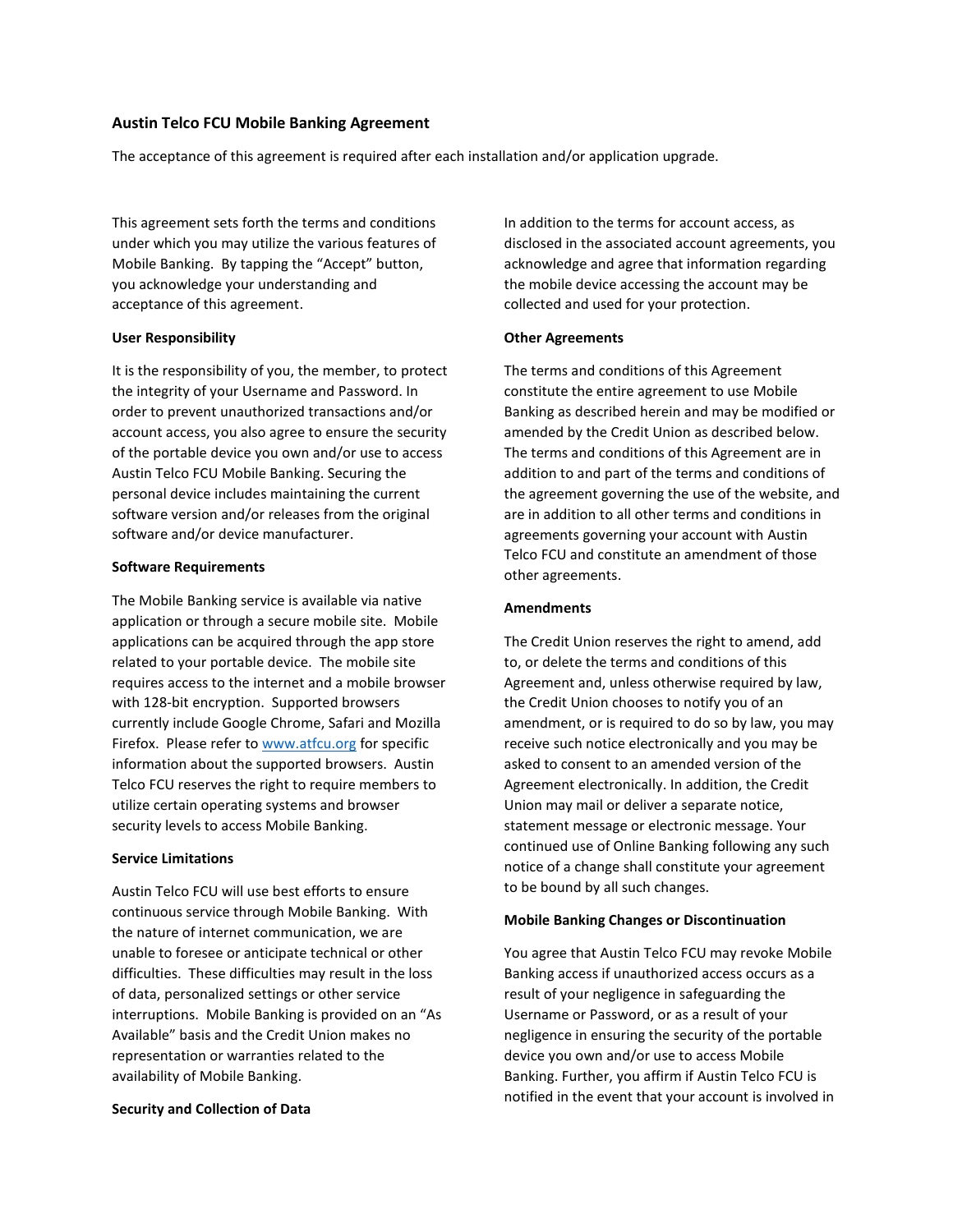the filing of a petition of bankruptcy, we may revoke or refuse the Mobile Banking service. You agree that Austin Telco FCU will not be liable to you or any third party for any modification or discontinuance of Mobile Banking.

#### **Mobile Banking Access**

You may authorize Mobile Banking access for any number of authorized users, in addition to yourself. The authorized users for your account will use the same credentials as the primary account owner. Providing account login credentials to users that you authorize validates your acceptance of their actions in relation to the Membership and Account Agreement, Business Account Agreement (If Applicable), EFT Agreement, Bill Pay Disclosure, Mobile Banking Agreement, Online Banking Agreement and other related disclosures and agreements. Any users that you have provided login credentials will have the same level of online banking access as the primary account owner.

#### **Multi Account Access Service**

If you elect to give another member access to your account via Multi Account Access (MAA), you authorize their ability to access account information, perform transactions and manage activity, the same as you, the account owner. Multi Account Access user(s) will have the ability to enroll in or access your Bill Pay service, perform internal and external transfers, manage Text Banking, view transactions and history, as well as access Money Manager. Your authorization of Multi Account Access to members validates your acceptance of their actions in relation to the Membership and Account Agreement, Business Account Agreement, EFT Agreement, Bill Pay Disclosure and this Online Banking agreement. You can manage your Multi Account Access settings via the "My Profile" tab within Online Banking. Notify us immediately if you believe your account has been accessed without your authority. The best way to minimize your possible loss is to contact the credit union via telephone or secure messaging.

## **Available Account Transfers and Types**

With Austin Telco FCU Mobile Banking, you can make transfers between all owned savings, checking, and money market accounts. Members also have

the ability to transfer from their savings, checking, and money market accounts to pay their Austin Telco FCU loan, Credit Card, Home Equity Loan and Home Equity Line of Credit (HELOC). You may also make transfers from your Home Equity Line of Credit (HELOC) to your savings, checking, or money market accounts, or perform a cash advance from your credit card to your savings, checking, or money market account.

Austin Telco FCU Mobile Banking enables users to perform transfers between all owned savings, checking, and money market accounts to any other Austin Telco FCU member savings, checking, or money market account.

Qualified members have the ability to transfer to and from their Austin Telco FCU savings, checking or money market account, to specific individuals or to an account they own at another financial institution. This transfer ability includes the option to transfer from an account owned at another financial institution to pay an Austin Telco FCU loan, Credit Card, Home Equity Loan or Home Equity Line of Credit (HELOC). Minimum and maximum transfer limits are associated with transferring funds to/from another financial institution or an individual. These limits are based on your account relationship and available balance at the time of transfer. Financial Institution transfers use the Automated Clearing House (ACH) network and take 3-5 business days to reflect the receiving account.

#### **Transfer Limitations**

Austin Telco FCU does not place a limit on the number of transfers you can make from your eligible shares, but a daily limit does dictate the total amount that can be transferred. In addition, Federal regulations limit the number of certain types of transfers and/or withdrawals you can make from your savings and money market account to six per calendar month. The types of transfers that are limited are those requested by fax, telephone, Internet, and pre-authorized transfers.

## **NO WARRANTIES**

Austin Telco makes no representations or warranties to you or any other person, express or implied, in law or in fact, and disclaims any and all implied